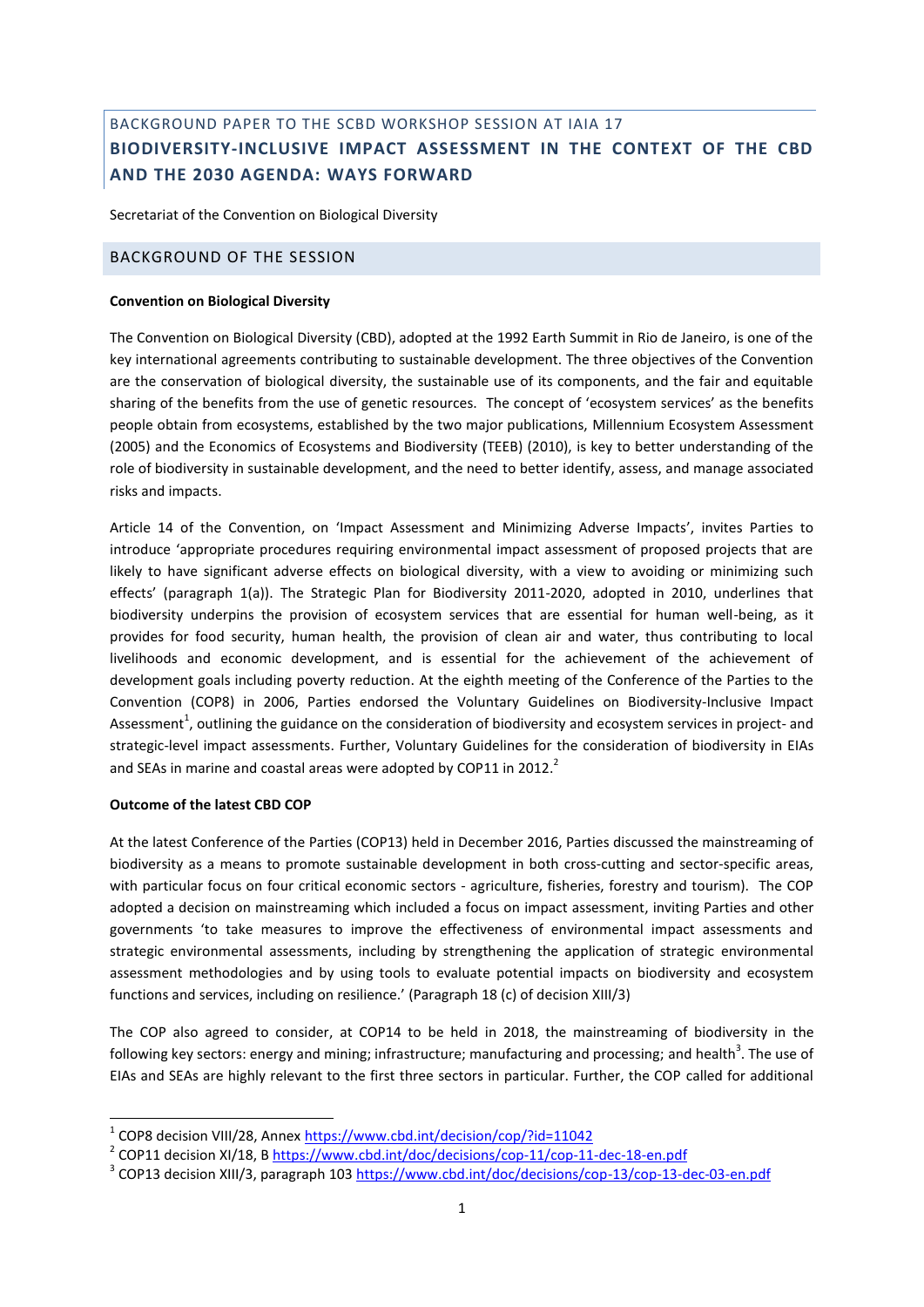actions to address biodiversity at the local and subnational level, particularly by cities and state-level governments, for which EIAs and SEAs will also play a key role.

# **The 2030 Agenda for Sustainable Development**

The adoption of the 2030 Agenda for Sustainable Development and its 17 Sustainable Development Goals (SDGs) implies increased demand for energy, food, water and infrastructure, and substantial increase in relevant development investments to be undertaken in the next 15 years. For example, the world's urban land cover is expected to triple between 2000 and 2030, with potential impacts on areas of biodiversity importance. Growing population and urban consumption patterns will drive significant increases in material demands (e.g. food demand expected to increase by 50% between 2012 and 2050), adding further pressure on lands, water and biological resources. Close to 1 trillion USD is being invested on infrastructures in developing countries, while an estimate suggests twice to three times the amount will be required to fulfil the SDGs. Nevertheless, infrastructure investments with insufficient consideration of ecosystem services can undermine the very development benefits intended.

The role of biodiversity and ecosystems services are strongly reflected in the 2030 Agenda, not only in SDGs 14 and 15, but also in targets with respect to poverty, food security, cities and other SDGs. For instance, Target 15.9 calls on governments to 'by 2020, integrate ecosystems and biodiversity values into national and local planning, development processes and poverty reduction strategies, and accounts'. If the SDGs are not implemented in an integrated fashion, with due consideration for biodiversity, implementation may have adverse impacts on biodiversity, and in turn compromise the progress of other SDGs. The use of EIAs and SEAs are thus highly relevant to SDG implementation.

# **Renewed focus on biodiversity-inclusive impact assessment; the study commissioned by the Secretariat**

Impact assessments are legally enforceable instruments established in virtually all countries, providing a concrete means for strengthened mainstreaming of biodiversity in development plans and investments. The procedure typically includes obligatory public disclosure of documents and involvement of stakeholders that promotes transparency and public participation in decision making. Impact assessments thus provide a way to assess the pros and cons of a proposed plan or project in an integrated manner.

In recent years, multilateral financial institutions, such as the International Finance Corporation (IFC) and the World Bank, have revised environmental and social safeguard policies to better incorporate the concept of biodiversity and ecosystem services. A number of sectoral and industry-specific guidance materials for biodiversity consideration have also been developed.

Given the continued relevance and growing importance of impact assessment, the Secretariat of the Convention has carried out a review of existing guidance documents for biodiversity-inclusive impact assessment and their extent of application, with a view to identifying challenges and opportunities in improving the integration of biodiversity and ecosystem services in impact assessment practices.

The preliminary findings of the study will be presented at the IAIA 17 session in order to exchange and discuss effective approaches to further improve and upscale of the application of biodiversity-inclusive impact assessment as required by the Convention and the 2030 Agenda.

The main preliminary findings of the study are outlined below. The full draft report is available as a separate document. The Secretariat welcomes comments to be sent to Roel Slootweg [sevs@sevs.nl](mailto:sevs@sevs.nl) and Shizuka Onishi [shizuka.onishi@cbd.int](mailto:shizuka.onishi@cbd.int) by 14 April.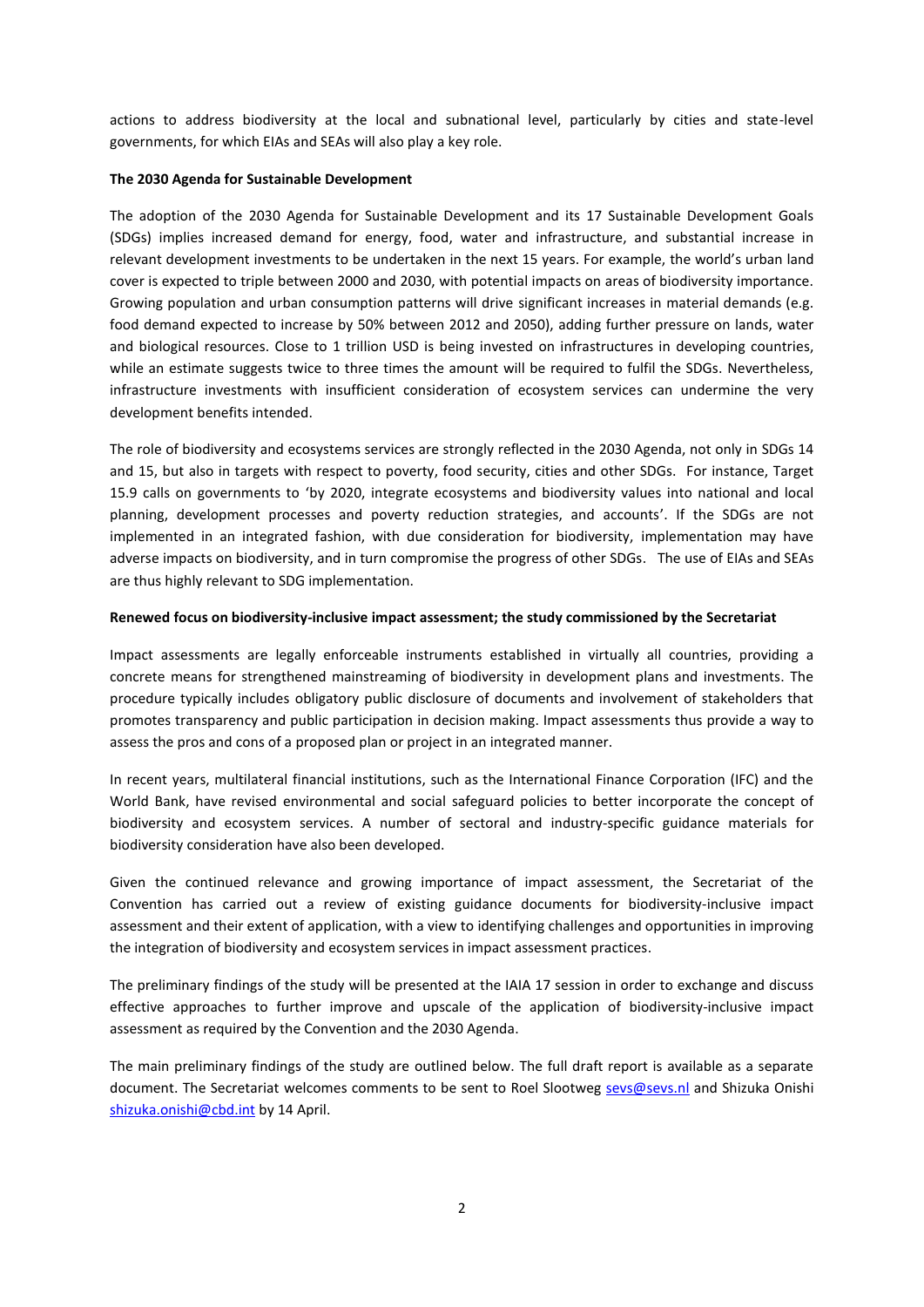# MAIN PRELIMINARY FINDINGS OF THE STUDY COMMISSIONED BY THE SECRETARIAT

#### **Impact of the CBD Voluntary Guidelines on subsequent guidance documents**

The CBD Voluntary Guidelines encompass biodiversity as a broad concept, including both biodiversity *sensu stricto* (usually species and habitats, linked to conservation status and legal protection), and the broader role of biodiversity as underpinning ecosystem services for the benefit of society. This may have contributed to the adoption of standards and/or guidance by other entities that have included ecosystem services and other important aspects of biodiversity. Most prominent are the 2012 International Finance Corporation Performance Standards (IFC-PS: obligatory requirements for private sector loans), which resulted in a further series of thematic and sectoral guidance documents (e.g. WRI, mining and metals industry (ICMM), oil and gas industry (IPIECA)).

#### **Insufficient integration of ecosystem services**

Ecosystem services have been promoted as an effective concept to 'translate' biodiversity into social and economic concepts and the associated language, arguably better understandable for planners, decision makers and the public at large. Yet, the concept has only very slowly been adopted in practice. Based on a significant number of publications and case material, three root causes can be distinguished for the limited uptake: **unwillingness** (powerful investors or sector departments aiming at minimising the influence of impact assessments), **silo thinking** (studies and assessments of ecosystem services still commissioned by, implemented by, and typically aimed at green sector actors and audiences, and not designed to answer specific policy, planning or decisions of decision-makers responsible for economic and development matters), and **ineffective science-policy interface** (decision makers are not getting the information they need and scientists are producing information that is not used).

#### **Need for practical methodologies to assess and address ecosystem services**

The last decade has seen a rapid growth in the number of approaches to assess and value ecosystem services. However, there is perceived lack of readily available methodologies. Assessment of ecosystem services can be distinguished into four levels: identification, quantification, societal valuation, and economic quantification. However, in order to be effectively used in decision making, information must meet three requirements: (i) it has to be scientifically valid (**credibility**); (ii) it has to be socially acceptable, in the sense that it addresses stakeholder concerns in a procedurally fair manner (**legitimacy**); and (iii) it has to be relevant for decision makers, in the sense that the appropriate kind of information is presented within the broader policy context, at the appropriate moment in time (**salience or relevance**). Uptake and use of information on ecosystem services by decision-makers will be enhanced by simpler and more practical methodologies and a balanced use of expert and local knowledge.

#### **Guidance documents by development banks**

Multilateral development banks play important roles in influencing the decisions of public and private investors through technical advisory for planning, financial support, and in their recognized role as "standard bearers". While IFC Performance Standard 6 on Biodiversity is consistent with the overall objectives of the CBD Voluntary Guidelines, the new World Bank Environmental and Social Framework is less explicit in defining and integrating the concept of ecosystem services and its assessment. Nevertheless, the new Framework also presents an opportunity to better clarify and reframe ecosystem services in further guidance material for the practical implementation of relevant Environmental and Social Standards (ESSs), including: on environmental and social risks and impacts (ESS 1); on community health and safety including a requirement on 'impacts on ecosystem services that may result in adverse health and safety risks to and impact on affected communities' (ESS 4); and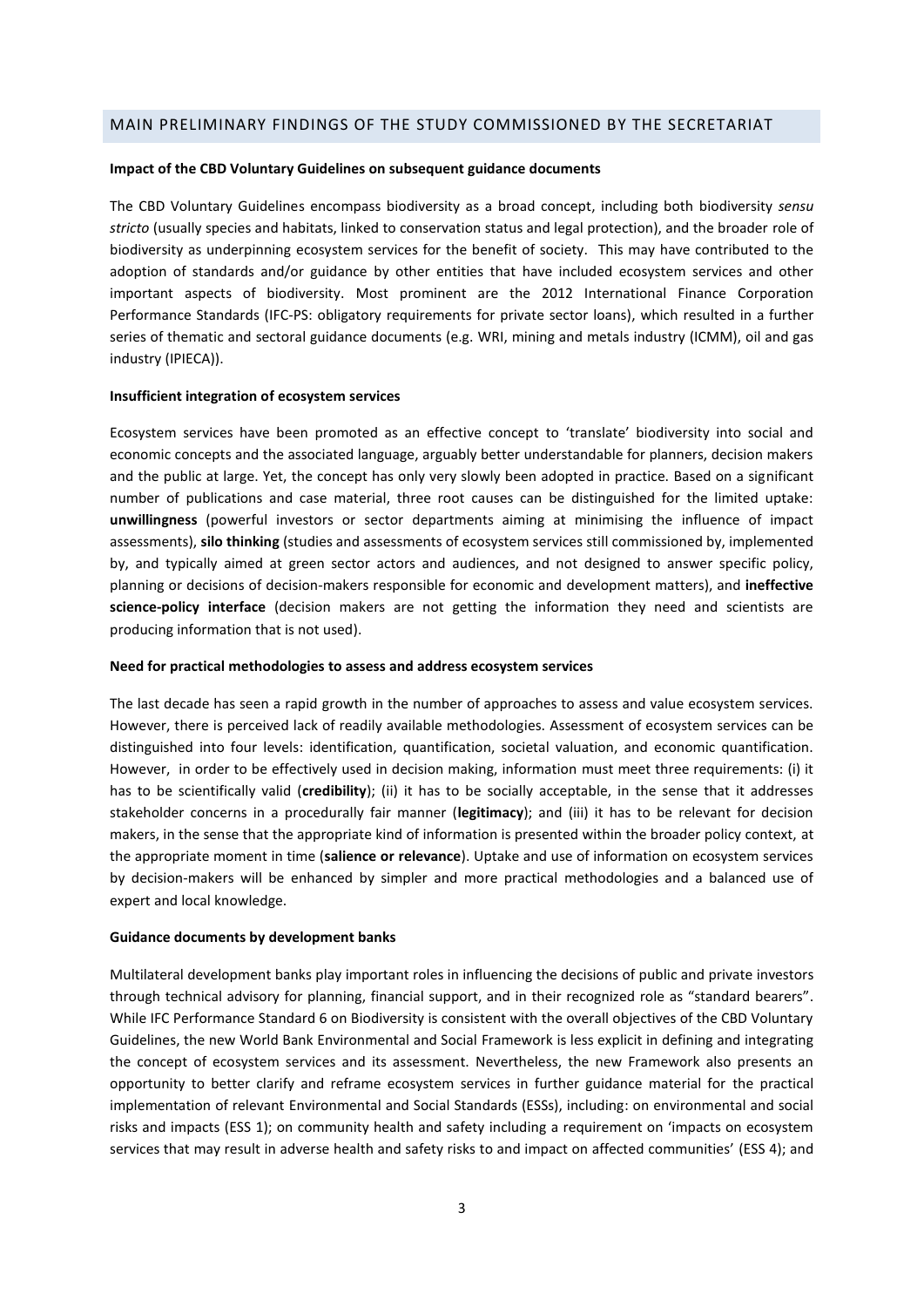on biodiversity with reference to 'vulnerable biodiversity or habitats' and 'the differing values attached to biodiversity and habitats by project affected parties and other interested parties' (ESS 6).

# **Biodiversity-inclusive impact assessment in practice**

The field of impact assessment has seen several major developments, to name two: SEA has become an established instrument, including in developing countries, and environmental and social impact assessment are now integrated as a standard routinely by development banks and some countries. Yet, some of the shortcomings of impact assessment practice remain pertinent: the inclination to only want to tick off (legally required) boxes; limited or inappropriate scoping; a sole focus on negative impacts and lack of attention for potential for enhancing positive impacts; little attention to genuine alternatives; impact assessment conducted too late down the decision-making process, leaving little room for meaningful alternatives; and capacity problems.

With regard to biodiversity-inclusive impact assessment, there is a serious lack of overall evaluations of the effectiveness of EIA and SEA in addressing biodiversity, which hampers a comprehensive analysis. However, the available information points to following observations:

- The quality of biodiversity-inclusive impact assessment shows an enormous variety. Highly publicised good practice cases tend to overshadow the invisible day-to-day reality of impact assessments on the ground, which are often not as effective as portrayed.
- Country regulations often have a narrow focus on biodiversity (species and habitat conservation). Additional donor requirements usually lead to better quality impact assessment. Support for capacity development by donors also contributes to the quality of impact assessment.
- Assessment or valuation of ecosystem services is still limited in the practice of impact assessment. The majority of published ecosystem services assessment and valuation studies have been conducted as a part of scientific or analytical studies. By contrast, there are less examples of how ecosystem services assessment has been carried out which contributed to actual decision making at strategic or project levels.
- SEA lives up to its promises of better influencing planning at the landscape level (including ecosystem services), providing more room for alternatives, and better consideration of cumulative impacts. However, many SEAs are not highly effective.

## **Emerging themes relevant to biodiversity-inclusive impact assessment**

Contrasting the scarcity of studies on the effectiveness of biodiversity-inclusive impact assessment, a wealth of documentation has been produced over the last decade on a number of emerging themes, including:

Climate change. The Paris agreement on climate change is expected to accelerate the transitioning of energy systems towards renewables, which will have a profound impact on spatial and regional planning, infrastructure development and ecosystem management. These sectors are subject to SEA and/or EIA. There are huge potential benefits for biodiversity by applying appropriate biodiversity-inclusive SEA and EIA to all the activities resulting from the energy transition.

Marine environment. Adverse impacts of human activities on marine and coastal biodiversity, including coral bleaching, ocean acidification, underwater noise and pollution, undermine the sustainability of coastal and marine ecosystem services. New developments such as off shore wind parks, carbon storage and plans for deep sea ore mining trigger efforts to promote the use of impact assessment in the marine environment. In general, there is a need to better understand the relationship between marine habitats and the provision of ecosystem services. The application of EIA legislation to projects in the marine environment has been made obligatory in only a handful of sectoral and regional frameworks, and therefore it is still at a relatively early stage.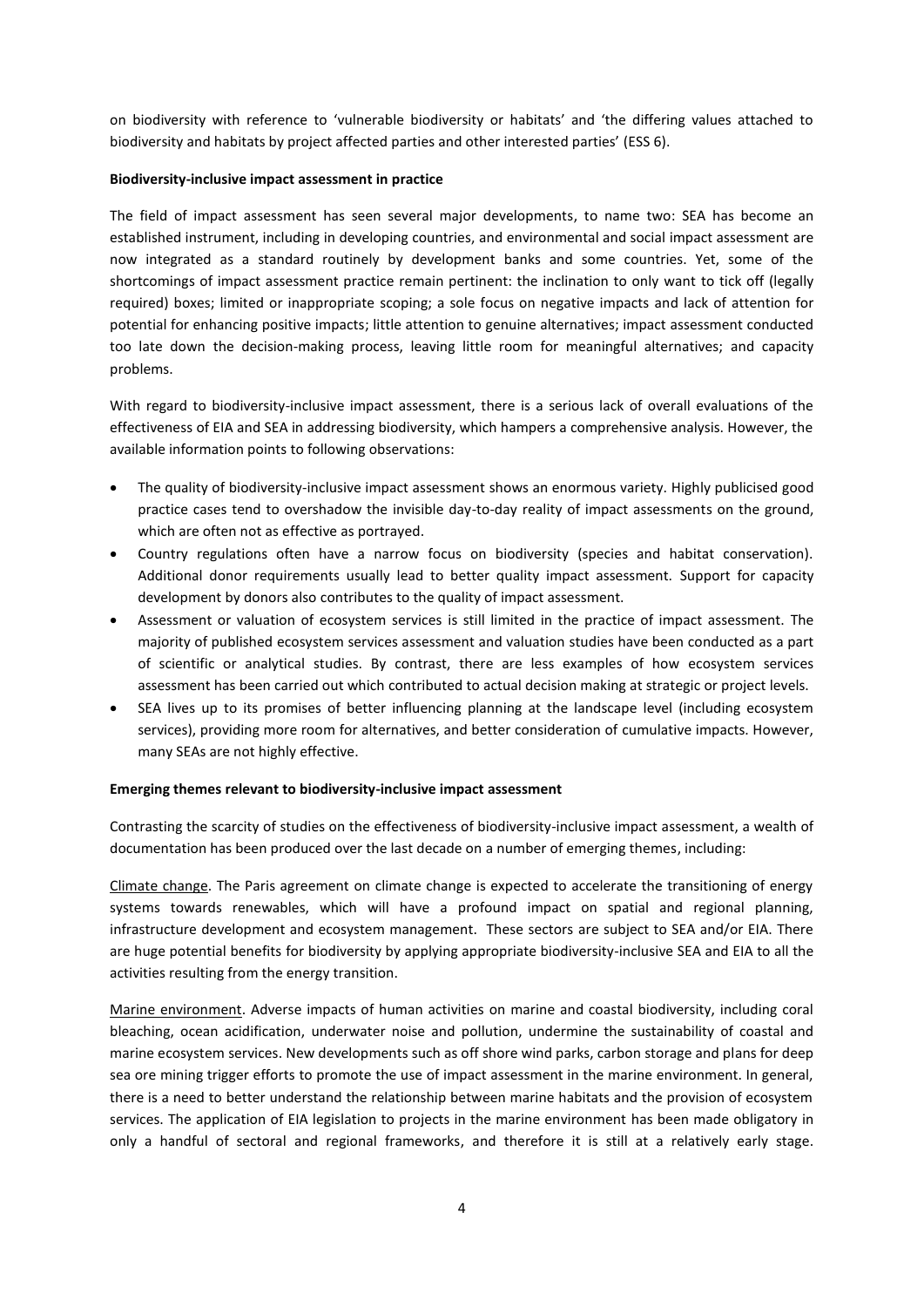Furthermore, its application to marine areas beyond national jurisdiction (ABNJ) faces greater challenges in governance systems.

Offsets. The uptake of biodiversity offsets as a mechanism for mitigating the residual impacts of development projects on species and ecosystems has rapidly increased over recent years, with a growing number of actors including private companies stating commitments to No Net Loss (NNL) or Net Positive Impact (NPI). Adherence to the mitigation hierarchy is considered crucial.

Resilience. The field of resilience analysis provides a new and comprehensive perspective on sustainability, planning and impact assessment; it defines the world as inherently complex and the future unpredictable. The importance of learning and adaptive management is thus emphasised. The rather inaccessible academic language and models need further translation into practical experience.

Other themes. Further relevant themes include the increased recognition of ecosystem services in SEA for spatial planning and regional land use planning both in developing and in developed countries; the integration of ecosystem services in urban policy and planning; the importance of biodiversity for human health and its role in health impact assessment; and initiatives to create biodiversity data repositories for impact assessment.

# MAIN DISCUSSIONSAND RECOMMENDATIONS

## **Evaluation of the practices and the effectiveness of biodiversity-inclusive impact assessment**

There is an apparent lack in recent evaluative studies of how biodiversity is treated in all phases of impact assessment, both in EIA and SEA, and the effectiveness of biodiversity-inclusive impact assessment in influencing the outcomes of the decisions.

Recommendation: The Convention could invite Parties to carry out, and report on, evaluation studies on the effectiveness of impact assessments, undertaken at the national level, to address biodiversity, on whether the assessments contributed to 'better' decision making, based on analyses on what happened after decision making, when projects or plans are being implemented. This invitation could also be extended to donors, development banks, international NGOs, and private sector organisations.

## **Provision of better operational guidance on integrating ecosystem services**

The discussion on how to best operationalize the integrative concept of ecosystem services in operations divided into sectors and silos has proven to be a difficult one. While IFC strongly subscribed to the concept and embedded it within the organisation, several other development banks and partners take silo-based approach to biodiversity, where biodiversity continues to be defined in narrow conservation terms (threatened species, natural and critical habitat, red lists, etc.) and remains in the domain of the green silo.

However, as ecosystem services are now referred to as a requirement in some of the social standards of the new World Bank ESF, there seems to be an opportunity to reframe ecosystem services and bring them to the fore in the operational guidance as a 'bridging' concept for social experts to cast biodiversity impacts in terms of human well-being and livelihoods.

Recommendation: In collaboration with development banks, the Convention and its secretariat could promote the inclusion of ecosystem services, its linkages with human well-being and biodiversity, and the way in which they should be assessed and managed through impact assessments including SEA, into future guidance. At the same time, simpler and more practical methodologies for ecosystem services assessment need to be made available to stakeholders in order to promote its application.

## **Climate change**